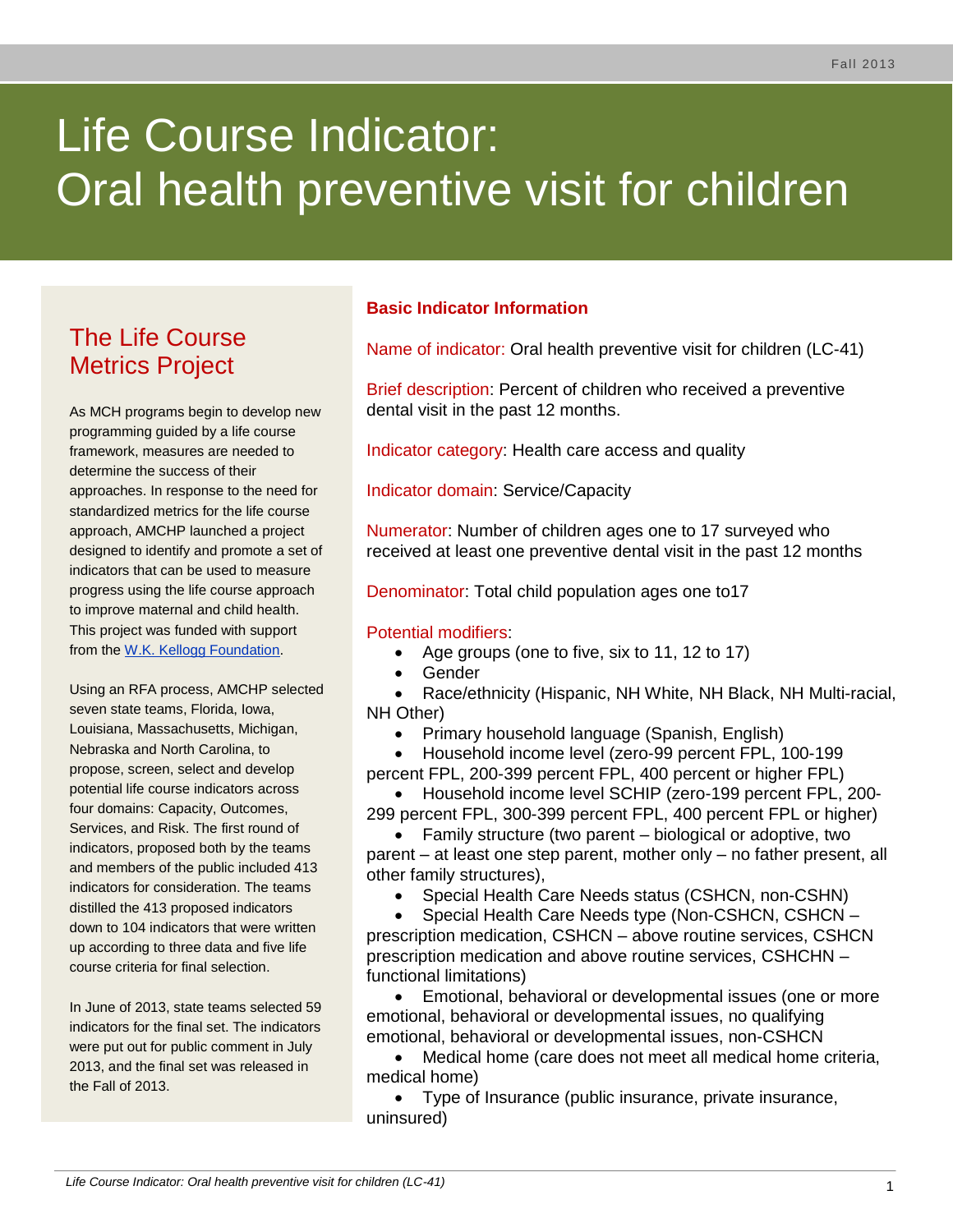- Consistency of health care coverage (consistently insured, currently uninsured or periods with no coverage)
- Adequacy of current insurance (adequate, inadequate)
- Rural urban commuter areas (urban core, suburban, large town, small town/rural)
- Urban/Rural residence (urban, rural)

Data source: National Survey of Children's Health (NSCH)

Notes on calculation: Numerator: number who indicated at least once in response to the question: During the past 12 months/since [his/her] birth, how many times did [child name] see a dentist for preventive dental care such as check-ups and dental cleanings? Analysts who use the raw datasets should apply the appropriate survey weights to generate the final estimates.

Similar measures in other indicator sets: HP 2020 focus area OH-7 (Leading Health Indicator); NQF measure 1334, Chronic Disease Indicator; National Oral Health Surveillance System Indicator

### **Life Course Criteria**

#### *Introduction*

The health of the mouth and surrounding structures is central to a person's overall health and well-being. The craniofacial complex (collective dental, oral, and craniofacial tissues) allows people to speak, smile, smell, taste, chew, protect against microbial infections, and swallow. Consequently, many oral health conditions undermine self-image and self-esteem, discourage normal social interaction, or lead to chronic pain, stress and depression. These conditions can also interfere with vital functions including breathing, food selection, eating, speaking and daily living activities such as school and social interactions. Preventable oral health problems remain common in U.S. children, particularly in children of low socioeconomic status. In 2000, the Surgeon General reported that tooth decay is the most common chronic childhood disease and a silent epidemic of oral disease affecting the nation's poor children. Persistent disparities exist in access to and use of oral health preventive visits across age, racial and ethnic groups, insurance status, insurance type, language, and others, with many of these disparities pronounced in young children. To improve the prevalence of receipt of oral health preventive services among children, numerous partnerships may be leveraged – including among payers (especially Medicaid and Children's Health Insurance Program (CHIP)), diverse health professionals and training programs, community organizations and schools. These partnerships are critical in intervening in preventable health conditions in children and influencing an individual's engagement in oral health that may influence health across the lifespan, including in adolescence, pregnancy (influencing birth outcomes), and later life.

#### *Implications for equity*

Despite improvements in oral health for the overall U.S. population, oral health disparities exist by socioeconomic status, gender, age, location and racial and ethnic groups. Children from lower income families and racial/ethnic minority groups continue to be disproportionately affected by oral disease than their counterparts. Only one third of eligible children enrolled in Medicaid/CHIP were reported to have received any preventive dental services, in spite of the American Academy of Pediatric Dentistry (AAPD) recommendation of more frequent use of preventive dental measures for children at higher risk for oral disease.<sup>1</sup>

Barriers to obtaining dental care for poor children, the elderly, and racial and ethnic minorities include lack of insurance, the inability to speak English, and lack of dentists who accept Medicaid or see children with special health care needs.<sup>2</sup> People in racial minority groups reported more difficulty in trying to obtain children's dental care, $3$  with the most pronounced challenges experienced among Mexican American and African American non-Hispanic children ages two to four years and ages six to eight years. $4$ 

More than 108 million children and adults lack dental insurance, more than two and a half times the number of individuals who lack medical insurance.<sup>2</sup> Uninsured children have a higher burden of dental disease than their insured peers and experience substantially less access to dental services. Children from families without dental insurance are three times more likely to have dental needs than children with either public or private insurance. $3$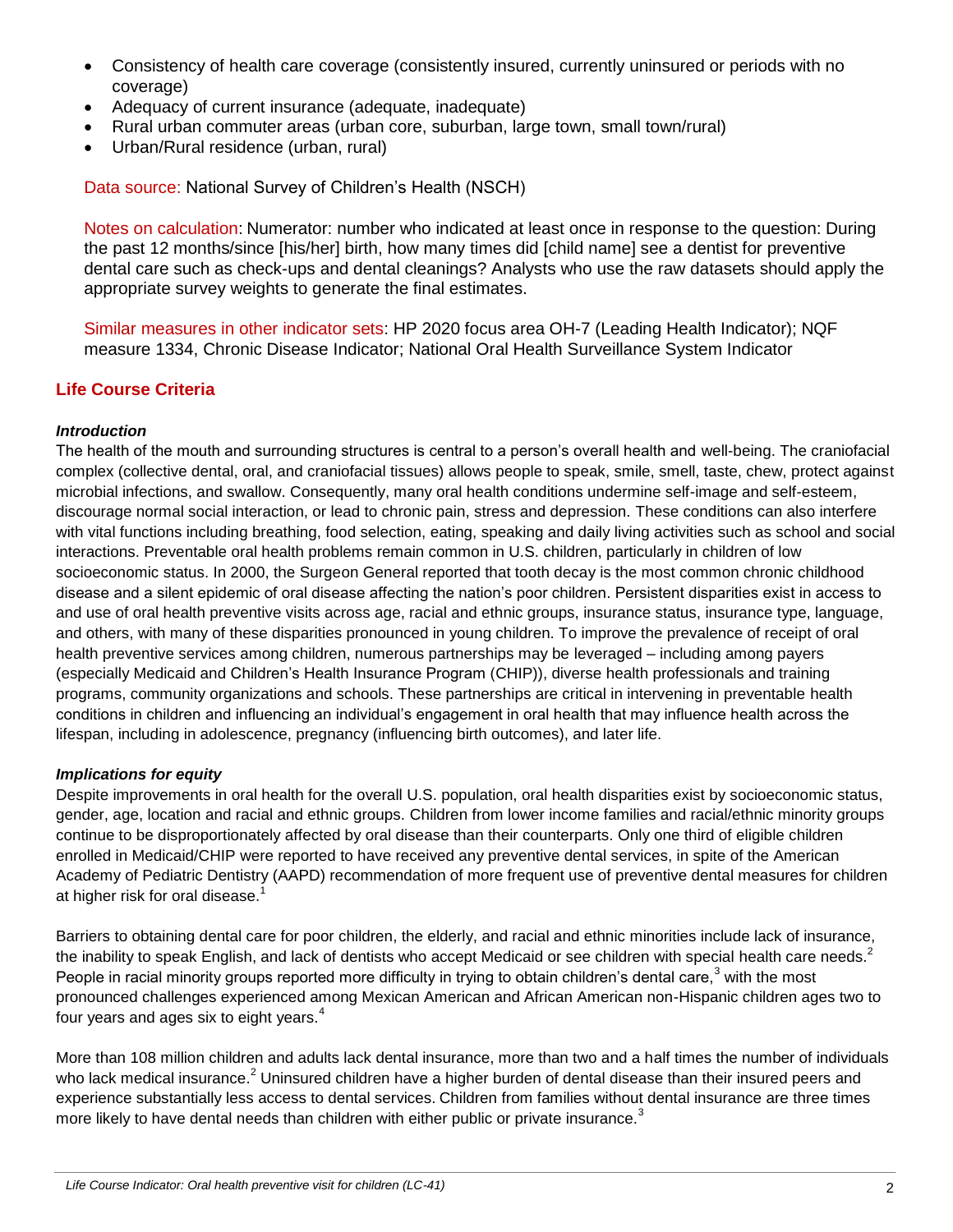The decision of dentists to participate in Medicaid and CHIP plans impacts access to dental services, especially for children with special health care needs. In addition to the challenges in finding dentists who accept Medicaid and CHIP, parents of children with special health care needs may struggle with the high out-of-pocket cost of specialized care, which remains a barrier to regular preventive oral health visits.<sup>5</sup>

#### *Public health impact*

Use of dental services and maintaining good oral health habits in childhood is beneficial to both oral health and general health later in life. Several studies have linked dental caries (tooth decay) in the primary teeth to caries in the permanent teeth.<sup>6,7</sup> Oral health care visits for children allow for the provision of preventive and educational services as well as the early identification and treatment of existing oral disease. Through early and regular oral health care visits, children can avoid complex and expensive restorative and emergency dental treatment in later years, ultimately leading to significant savings in dental expenditures.

Preventable oral health problems remain common in U.S. children, particularly in children of low socioeconomic status. In 2000, the Surgeon General reported that tooth decay is the most common chronic childhood disease and a silent epidemic of oral disease affecting the nation's poor children.<sup>3</sup> The prevalence of dental caries among children ages five to 11 years is 26 percent and 67 percent among children aged 12-17 years. <sup>8</sup> The American Academy of Pediatric Dentistry (AAPD), the American Academy of Pediatrics (AAP), the American Dental Association (ADA), and the American Association of Public Health Dentistry (AAPD) all recommend establishing a dental home and the first dental visit by age one year. Adhering to these recommendations and increasing the number of children who have had a preventive dental visit in the past 12 months can decrease oral health problems, such as dental caries, in children and improve general health later in life.

#### *Leverage or realign resources*

Medicaid and CHIP must provide dental services, including diagnostic, preventive and related services for all eligible enrollees under the age of 12. However, obtaining dental care for children in these programs remains a challenge, as most dentists accept few or no Medicaid or CHIP patients. In 2008, less than 37 percent of children enrolled in Medicaid received any dental services.<sup>9</sup> Dentists cite low payment rates, administrative requirements and patient issues as why they do not treat Medicaid patients.<sup>9</sup> Partnerships with dental providers, public health dentistry professionals, and public payers are critical to overcoming these hurdles and expanding access to preventive services for this vulnerable population.

Federal efforts to improve access to dental services for children in underserved areas (such as expanding dental services in health centers, providing scholarships and loan repayment for dentists and hygienists who practice in underserved areas for three years, and funds to support new dental service sites in underserved areas) are underway but the effect is unknown.<sup>9</sup> Increasing delivery of preventive dental services by medical care providers is an innovative practice. In 2009, 35 state Medicaid programs allowed reimbursement of medical care providers for preventive dental services for children.<sup>10</sup> The Institute of Medicine (IOM) convened a committee to assess the current oral health care system and recommend strategies to achieve a vision to improve oral health care for vulnerable and underserved populations.<sup>11</sup> The committee identified that the separation of oral health care from overall health care is a factor limiting access to oral health care for many Americans, and encourages the use of nondental health care professionals for screening and delivering oral health care services. The committee also suggested that oral health education and training could be integrated into health professional school curricula. Further, to increase the exposure of future dental care providers to underserved populations, the committee recommended providing students with clinical experiences in community-based settings, and expanding recruitment and support for students from underrepresented communities. Together, community-based partnerships between health professional schools and community health centers, including Federally Qualified Health Centers, could help to overcome access issues to preventive dental services.

A number of innovative partnerships also may be explored with regard to improving the oral health of children and increasing access to preventive dental visits. For example, partnerships between schools and oral health providers could focus on delivery of oral health services as well as expanding dissemination of public health messages, such as reducing intake of sugary drinks and snacks (possibly through their removal from the school).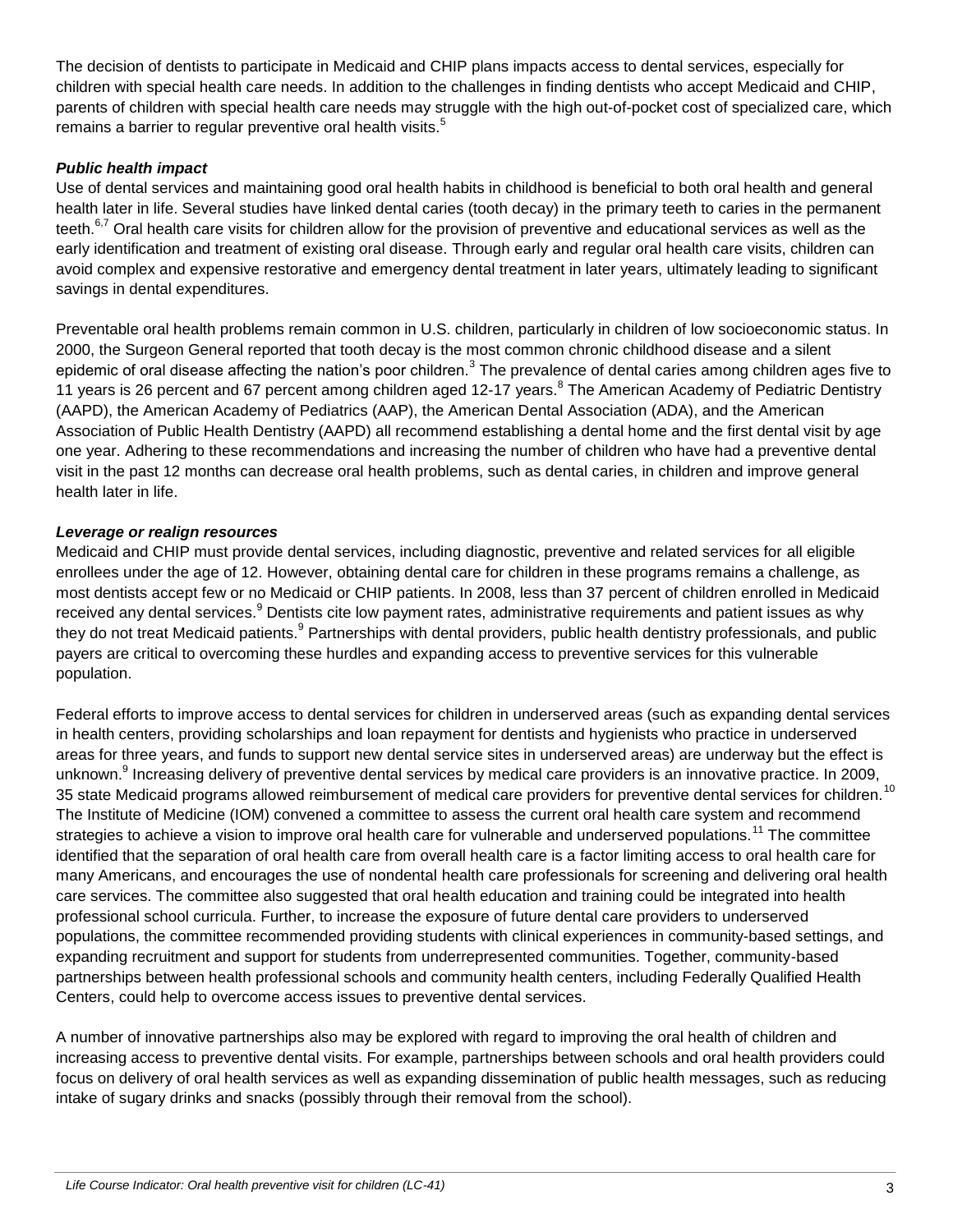Increasing dental services to all children, adolescents, and adults as well as closing the gap in dental service use between income strata are goals of Healthy People 2020. HP 2020 objective OH-8 is to "Increase the proportion of low-income children and adolescents who received any preventive dental service during the past year" and objective OH-7 is to "Increase the proportion of children, adolescents, and adults who used the oral health care system in the past 12 months."<sup>12</sup> The healthypeople.gov website contains evidence-based information and recommendations related to these oral health objectives.

#### *Predict an individual's health and wellness and/or that of their offspring*

Preventive oral health care has a significant impact on oral diseases and conditions that affect people throughout their lifespan.<sup>2</sup> Chronic oral-facial pain conditions, oral and pharyngeal cancers, oral soft tissue lesions, and birth defects such as cleft lip and palate are all conditions that can have improved outcomes through consistent oral health care visits.<sup>2</sup>

Dental caries remain a common chronic disease in the United States. Left untreated, the pain and infections caused by dental caries can lead to long-term health and social problems that in many cases could be completely prevented. Ensuring use of preventive oral health services early in life may influence an individual's perspective and engagement in oral health in the future, putting in place healthy behaviors for a lifetime. Evidence links poor oral health, especially gum disease, to several chronic diseases (diabetes, heart disease and stroke), and in pregnant women, poor oral health has been linked to premature birth and low birth weight.<sup>13,14</sup> Additionally, many systemic diseases initially manifest orally, and preventive dental visits may lead to earlier diagnosis of these conditions. Poor oral health during critical and sensitive periods of life can alter health trajectories and have an intergenerational impact on health. Further, oral health can be improved using a life course approach similar to those applied to other chronic conditions because many of the behaviors, nutritional habits, and social determinants that influence oral health have also been linked to chronic diseases.<sup>16</sup>

# **Data Criteria**

#### *Data availability*

The National Survey of Children's Health (NSCH), sponsored by the Maternal and Child Health Bureau of the Health Resources and Services Administration, examines the physical and emotional health of children ages zero to 17 years of age. The survey is administered using the State and Local Area Integrated Telephone Survey (SLAITS) methodology, and it is sampled and conducted in such a way that state-level estimates can be obtained for the 50 states, the District of Columbia, and the Virgin Islands. The survey has been designed to emphasize factors that may relate to the well-being of children, including medical homes, family interactions, parental health, school and after-school experiences, and safe neighborhoods. The Maternal and Child Health Bureau leads the development of the NSCH and NS-CSHCN survey and indicators, in collaboration with the National Center for Health Statistics (NCHS) and a national technical expert panel. The expert panel includes representatives from other federal agencies, state Title V leaders, family organizations, and child health researchers, and experts in all fields related to the surveys (adolescent health, family and neighborhoods, early childhood and development etc.). The most recent data set, the 2011-2012 NSCH, encompasses a sample size of more than 95,000 children with approximately 1,800 interviews completed in each of the 50 states and the District of Columbia.

MCH programs can readily gain immediate access to the data through datasets released by the National Center for Health Statistics, and on the MCHB sponsored Data Resource Center for Child and Adolescent Health Website (www.childhealthdata.org). Data from the 2011/2012 NSCH were made available in early 2013. The survey questionnaire and raw dataset are available for download on the Centers for Disease Control and Prevention (CDC) NCHS website in SAS format. The Data Resource Center (DRC) website provides data nationwide, for all 50 states and the District of Columbia. Additionally, both the raw datasets and the website allow users to stratify measures by sociodemographic groups, including but not limited to age, sex, race/ethnicity, primary household language, household income, and special health care needs. Cleaned, state-specific datasets with new variables that include national and state indicators are available at no cost in SAS and SPSS formats. For information on how to order state-specific sets, contact [cahmi@ohsu.edu.](mailto:cahmi@ohsu.edu) Local data is not searchable. The NSCH is not administered annually. Over the past decade, the NSCH has been administered four times.

The question in the NSCH pertaining to preventive oral health visits (During the past 12 months, how many times did [CHILD'S NAME] see a dentist for preventive dental care, such as check-ups and dental cleanings) was included in the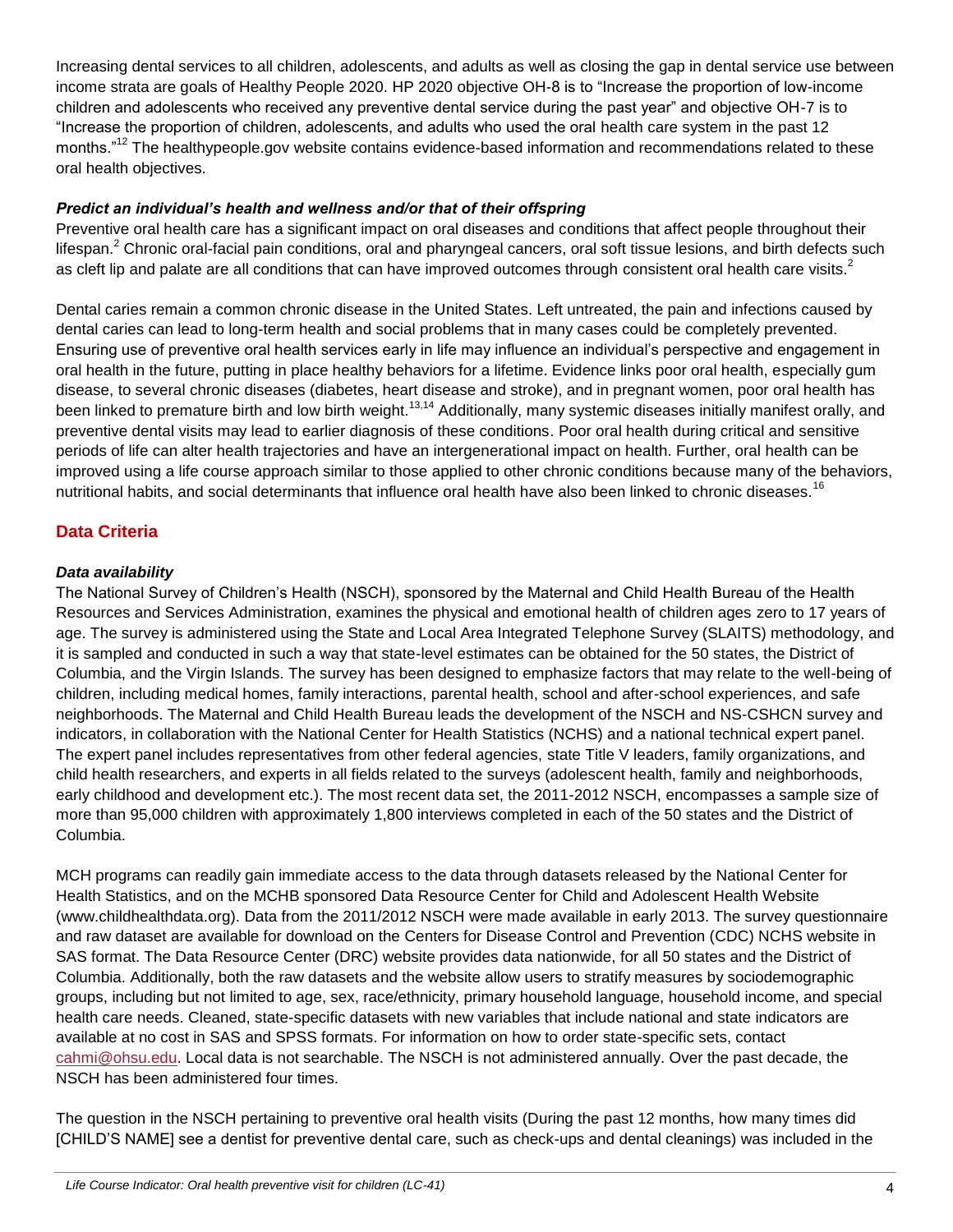2011-2012 and 2007 NSCH. The 2003 NSCH included a question worded differently: During the past 12 months, did [CHILD'S NAME] see a dentist for any routine preventive dental care, such as check-ups, screenings, and sealants?

#### *Data quality*

The main limitation of the NSCH is that the information provided is from parent recollection of screenings received and perception of child's health and development over the past year. The survey methodology does not provide an opportunity for confirmation with medical records or physical measurements. The NSCH is weighted to represent the national population of non-institutionalized children ages zero to 17 years. According to the survey documentation, missing data for income were relatively high for 2011-2012 data, and a study of nonresponse patterns indicated that excluding records with missing income could impact the representativeness of the remaining data; therefore, a data file with imputed values for income is provided to be used with the datasets.

The NSCH documentation presents both response rates and completion rates. For 2011-2012 data, the combined national response rate for both landline and cell phone samples was 23 percent. The completion rate, which is calculated as the proportion of households known to include children that completed all sections up to and including Section Six (for children less than six years of age) or Section Seven (for children six to 17 years of age), was 54.1 percent for the landline sample and 41.2 percent for the cell-phone sample.

Qualitative testing of the entire 2007 National Survey of Children´s Health was conducted by the National Center for Health Statistics. They conducted cognitive interviews with the 2007 NSCH Computer-Assisted Telephone Interview (CATI) to make sure the entire survey instrument was functioning properly. N=640 interviews were completed over three days in December 2006. The questionnaire was then revised and finalized based on feedback from participants in these interviews.

Previously validated questions and scales are used when available. All aspects of the survey are subjected to extensive literature and expert review. Respondents' cognitive understanding of the survey questions is assessed during the pretest phase and revisions made as required. All final data components are verified by NCHS and DRC/CAHMI staff prior to public release. Face validity is conducted in comparing results with prior years of the survey and/or results from other implementations of items.

Romaire and colleagues (2012) compared estimates of dental service use and delayed dental care and trends in use and delay across four surveys: the 2003 and 2007 National Survey of Children's Health (NSCH), the 2003-2004 National Health and Nutrition Examination Survey (NHANES), the 2003 and 2007 National Health Interview Survey (NHIS), and the 2003 and 2007 Medical Expenditure Panel Survey (MEPS). The researchers found variance across the prevalence estimates due to the items and data collection procedures employed by the surveys; however this difference among estimates was less for preventive dental use as compared to dental service use. NHANES had the lowest estimate of preventive dental use in 2003 (67 percent) whereas MEPS had the highest (78 percent). The slight increase in the proportion of children with a preventive dental visit between 2003 and 2007 as found from the NSCH was also reflected in the MEPS. Across all surveys, disparities in dental services by key sociodemographic characteristics (e.g. age, race/ethnicity, insurance status, income, and children with special health care needs status) were consistent. The authors describe the differences between the prevalence estimates as related to the number of survey items used, the recall period, and use of prompts and probes (MEPS) and their influence on social desirability bias or validity and accuracy of parent reports. The authors conclude that specific research or policy questions may guide the selection of the data source, and suggest that the NSCH may best answer questions concerning state-level geographic variation or contextual factors, which the other surveys lack.<sup>15</sup>

#### *Simplicity of indicator*

Analysis results for the overall indicator and all sub-groups listed above are available at the NSCH Data Resource Center website. Datasets are available for download if additional analysis is desired. Survey data are weighted to be representative of the population; some sub-groups at the state level have small cells that will affect the ability to detect a significant difference. Overall this is a simple indicator to explain and use.